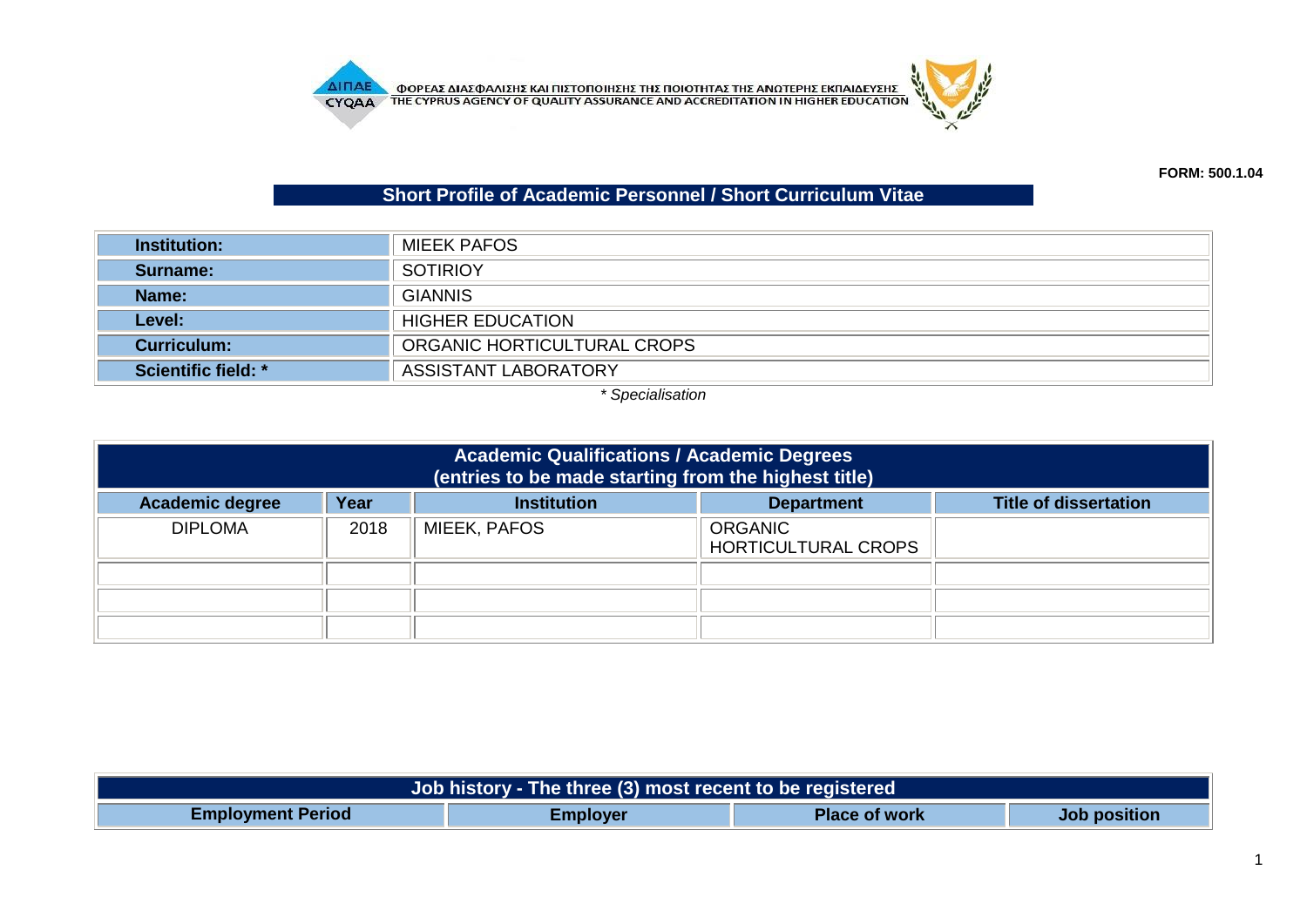| <b>From</b> | To                           |                                                    |                         |                                                                            |
|-------------|------------------------------|----------------------------------------------------|-------------------------|----------------------------------------------------------------------------|
| 2015        | <b>PRESENT</b><br><b>DAY</b> | <b>COMMUNITY COUNCIL OF FITI</b><br><b>VILLAGE</b> | $\parallel$ FITI, PAFOS | SECRETARIAL/<br><b>MAINTENANCE-</b><br><b>GARDENING</b><br><b>SERVICES</b> |
|             |                              |                                                    |                         |                                                                            |
|             |                              |                                                    |                         |                                                                            |

| Consulting Services and / or Participation in Boards / Committees - To be registered the five (5) most recent |               |                     |                                  |                        |  |
|---------------------------------------------------------------------------------------------------------------|---------------|---------------------|----------------------------------|------------------------|--|
| Ref.<br><b>Number</b>                                                                                         | <b>Period</b> | <b>Organization</b> | <b>Position or Service Title</b> | <b>Main activities</b> |  |
|                                                                                                               |               |                     |                                  |                        |  |
|                                                                                                               |               |                     |                                  |                        |  |
|                                                                                                               |               |                     |                                  |                        |  |
|                                                                                                               |               |                     |                                  |                        |  |
|                                                                                                               |               |                     |                                  |                        |  |

| Awards / International Distinctions (where applicable). Enter the five (5) most recent and five (5) selected - (maximum<br>ten (10) |             |              |                    |  |  |
|-------------------------------------------------------------------------------------------------------------------------------------|-------------|--------------|--------------------|--|--|
| Ref.<br><b>Number</b>                                                                                                               | <b>Date</b> | <b>Title</b> | <b>Awarded by:</b> |  |  |
|                                                                                                                                     |             |              |                    |  |  |
|                                                                                                                                     |             |              |                    |  |  |